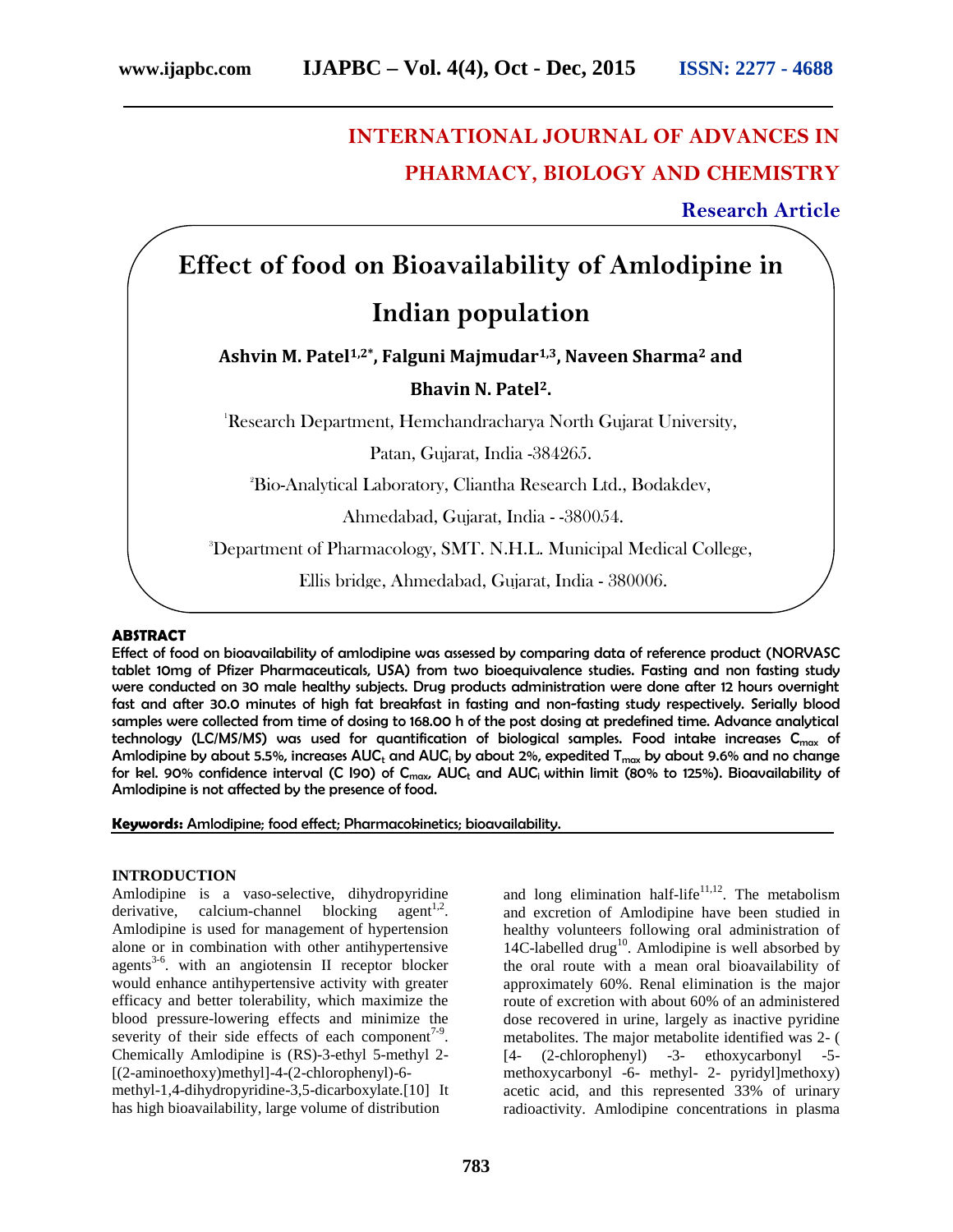declined with a mean half-life of 33 h, while elimination of total drug-related material from plasma was slower<sup>11-13</sup>. Amlodipine lowers blood pressure by relaxing arterial smooth muscles, which decreases total peripheral resistance and therefore reduces blood pressure. The contractile processes of cardiac muscle and vascular smooth muscle are dependent upon the movement of extracellular calcium ions into these cells through specific ion channels. Amlodipine inhibits calcium ion influx across cell membranes selectively, with a greater effect on vascular smooth muscle cells than on cardiac muscle cells<sup>14</sup>. Effectiveness of drug is depends on its bioavailability. One of the major factor affecting bioavailability is food effect. To study evaluate food effect it is necessary to perform bioavailability study in fasting and non fasting condition. Such study was not performed on Indian population. Hence aim of research work is to perform food effect study on

# **MATERIAL AND METHODS**

#### **Study design**

Indian population.

Both the bio-equivalence studies were Single dose, open label, two sequence, two period, randomized, balanced, crossover studies conducted on 30 healthy, adult, male human subjects for fasting and nonfasting phase. Amlodipine 10 mg tablet (NORVASC tablet 10mg of Pfizer Pharmaceuticals, USA) was administered at '0 hour' after 12h fasting to the subjects in sitting posture with about 240 ml of water at ambient temperature, and at about 30 minutes after serving of standardized high-fat & high calorie breakfast to the subject in sitting posture with about 240 ml of water at ambient temperature for fasting and non fasting study respectively under the supervision of trained personnel. This activity was followed by mouth check to assess compliance to dosing. Subjects were served food at different time which contained the nutrients as per Table-1.

#### **Participants**

All the subjects were informed of the aim and risk involved in the study and written consent were obtained. Written consent is the process by which subjects voluntarily confirm there willingness in a particular trial after having been informed of all aspects of the trial which are relevant to decision to participate in trial like purpose, procedures how to conduct, benefits, risks/discomforts of trial in written. The inclusion criteria for subject selection was based on the age (18years or above), body mass index (between 18.5 and 30.0kg/height<sup>2</sup>), general physical examination, electrocardiogram and laboratory tests like hematology, blood chemistry, urine examination

and immunological tests, demographics data given in Table-2. The exclusion criteria included subject with history of alcoholism, smokers and having a disease which may compromise the haemopoietic, gastrointestinal, renal, hepatic, cardiovascular, respiratory, central nervous system, diabetes, psychosis or any other body system. All the subjects who meet inclusion and exclusion criteria mentioned in protocol and were judged eligible for study, based on medication history, physical examination, vital signs and clinical laboratory tests. Approval for the study was obtained from Independent Ethics Committee. The study was conducted in accordance with internationally accepted standards of good clinical practices (ICH), good laboratory practices (21 CFR 51 and local regulatory requirements)<sup>15</sup>.

### **Blood sampling**

Blood samples of all the subjects under fasting and non fasting conditions were collected in vacutainers containing  $K_3$  EDTA at predefine sampling time points as follows, prior to dosing (0.00 h), 0.50, 1.00, 1.50, 2.00, 3.00, 4.00, 5.00, 6.00, 7.00, 8.00, 10.00, 12.00, 16.00, 24.00, 48.00, 72.00, 96.00, 120.00, and 168.00 h Post dosing. Blood samples were centrifuged at 4ºC for 15 minutes, plasma was separated, transferred to labelled polypropylene tubes and stored in the freezer set at -20 $^{\circ}$ C  $\pm$ 10 $^{\circ}$ C until analysis.

### **Bioanalytical Method**

It has been reported that low plasma concentration of Amlodipine achieved after oral administration<sup>16</sup>, therefore, a sensitive and specific analytical method is essential for determination of Amlodipine in human plasma. Plasma samples of different time point were analyzed for the concentration of Amlodipine using validated LC-MS/MS method. Liquid-liquid extraction procedure was used to extract Amlodipine from plasma samples. Amlodipine-D4 was used as an internal standard. Chromatographic separation was achieved by Kinetex 5μ biphenyl (100\*4.6mm, 5μm) column. The linear dynamic calibration curves range was kept from 0.1000ng/mL to 20.00ng/mL. API 3000 LC/MS/MS (equipped with turbo ion spray) mass spectrometer was used for analysis.

#### **Pharmacokinetics Analysis**

For generation of concentration data from LC/MS/MS "Analyst" software of Applied

Bio-system was used. All concentration data were used for application of bio-statistic using WinNonlin® professional software and SAS® Statistical analysis software. The concentration data was used to calculate the pharmacokinetic parameters  $C_{\text{max}}$ ,  $T_{\text{max}}$ ,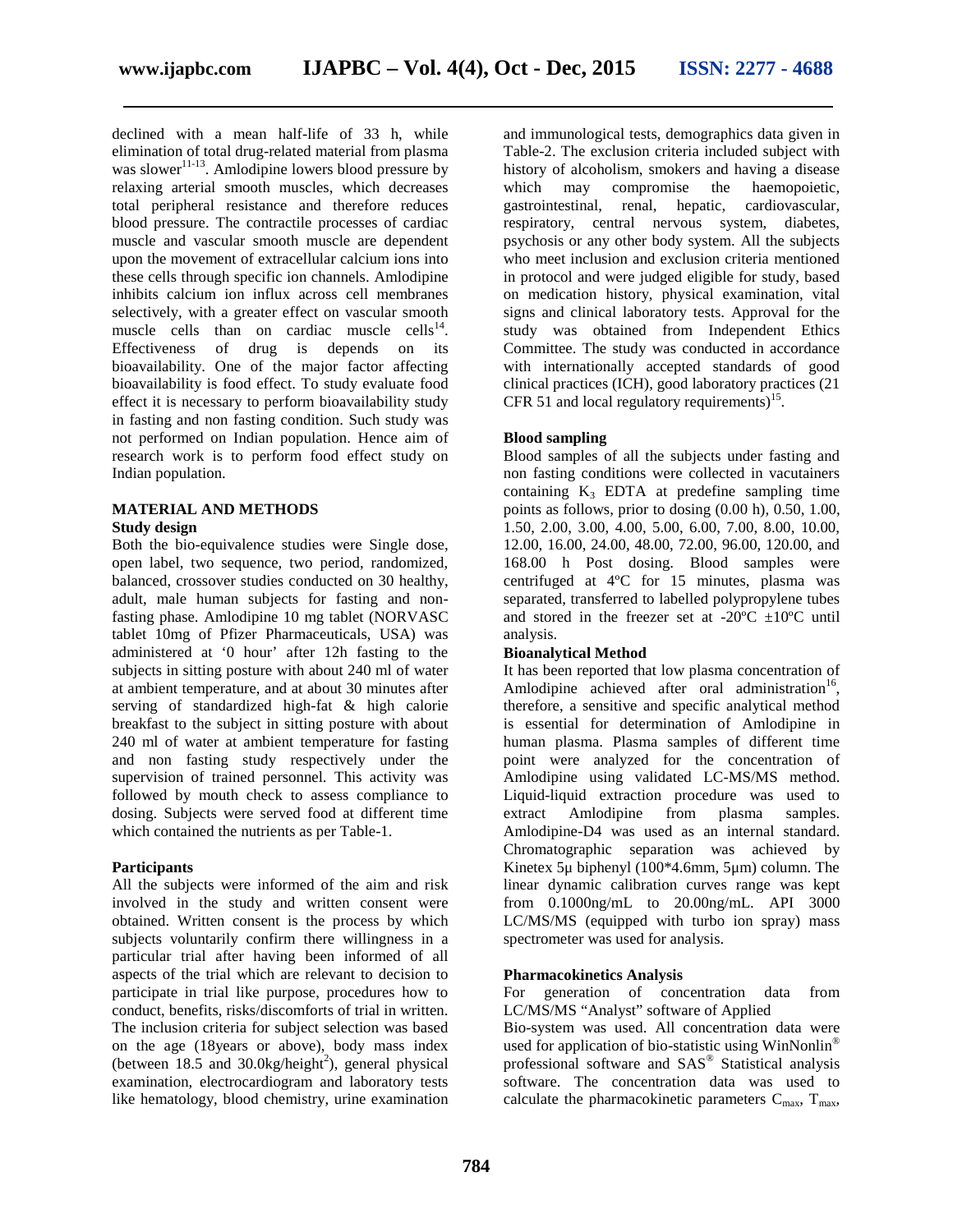$AUC_t$  (the area under the plasma concentration time curve from time zero to the time of the last non zero concentration) and  $AUC_i$  (the area under the plasma concentration time curve from time zero to the infinite time) using a non-compartmental analysis of<br>WinNonlin<sup>®</sup> professional software. The professional software. The pharmacokinetic parameters and drug plasma concentration were evaluated statistically using SAS® for effect of food.

#### **RESULTS AND DISCSSION**

All oral doses were well tolerated by the subjects, and no adverse events were reported. Pharmacokinetic parameters for Amlodipine and percentage different are presented in Table-3. AUC comparison in fasting and non fasting conditions of Amlodipine given in Figure:-1.

Average  $C_{\text{max}}$  of all the subjects for Amlodipine found 5.928ng/mL and 6.255ng/mL in fasting and non fasting condition respectively. Food intake increases  $C_{\text{max}}$  of Amlodipine by about 5.5%. Average  $AUC_t$  and  $AUC_i$  of all the subjects for

Amlodipine was found 298.131 hr\*ng/mL and 321.172 hr\*ng/mL respectively in fasting condition.  $AUC_t$  and  $AUC_i$  for Amlodipine was found 304.800 hr\*ng/mL and 329.630 hr\*ng/mL respectively in non fasting condition. Food intake increases  $AUC_t$  as well as  $AUC_i$  of Amlodipine by about 2%.

| -<br>.<br><b>Nutrition</b> |                    |                |               |                |          |                |                 |                |
|----------------------------|--------------------|----------------|---------------|----------------|----------|----------------|-----------------|----------------|
|                            | Carbohydrates (gm) |                | Proteins (gm) |                | Fat (gm) |                | Energy (K.Cal.) |                |
| <b>Timing</b>              | Fasting            | Non<br>Fasting | Fasting       | Non<br>Fasting | Fasting  | Non<br>Fasting | Fasting         | Non<br>Fasting |
| <b>DINNER</b> <sup>*</sup> | 138.200            | 138.200        | 24.800        | 24.800         | 22.500   | 22.500         | 851.000         | 851.000        |
| <b>BREAKFAST**</b>         | NA.                | 61.600         | NA.           | 42.600         | NA       | 66.350         | NA              | 1012.50        |
| <b>LUNCH</b>               | 165.950            | 141.900        | 37.800        | 30.300         | 23.750   | 23.100         | 1026.00         | 890,000        |
| <b>SNACKS</b>              | 63.100             | 63.100         | 5.300         | 5.300          | 11.200   | 11.200         | 357.000         | 357.000        |
| <b>DINNER</b>              | 150.000            | 150.000        | 32.600        | 32.600         | 23.500   | 23.500         | 923.000         | 923.000        |
| <b>BREAKFAST</b>           | 57.750             | 57.750         | 14.250        | 14.250         | 6.500    | 6.500          | 345.000         | 345.000        |

| Table 1                                              |  |
|------------------------------------------------------|--|
| Nutrition given in fasting and non-fasting condition |  |

\***=** served Prior to dosing

\***=** served for non fasting study only

| Demographic data |                   |                   |                      |  |  |  |
|------------------|-------------------|-------------------|----------------------|--|--|--|
|                  |                   | Non fasting study | <b>Fasting study</b> |  |  |  |
|                  | Subjects enrolled | 30                | 30                   |  |  |  |
|                  | Study completed   | 30                | 30                   |  |  |  |
| Gender           |                   | Males             | Males                |  |  |  |
|                  | $Mean(\pm SD)$    | $28(\pm 6)$       | $28(\pm 7)$          |  |  |  |
| Age              | Median            | 28                | 27                   |  |  |  |
| (Years)          | Min               | 19                | 19                   |  |  |  |
|                  | Max               | 43                | 43                   |  |  |  |
|                  | $Mean(\pm SD)$    | $61.0(\pm 7.3)$   | $60.4(\pm 7.0)$      |  |  |  |
| Weight           | Median            | 60.4              | 60.0                 |  |  |  |
| (kg)             | Min               | 48.3              | 48.3                 |  |  |  |
|                  | Max               | 75.0              | 74.5                 |  |  |  |
|                  | $Mean(\pm SD)$    | $167.5(\pm 5.6)$  | $167.2(\pm 5.5)$     |  |  |  |
| Height           | Median            | 167.3             | 167.3                |  |  |  |
| (cm)             | Min               | 156.0             | 156.0                |  |  |  |
|                  | Max               | 180.0             | 180.0                |  |  |  |
|                  | Race              | Asian             | Asian                |  |  |  |

**Table 2**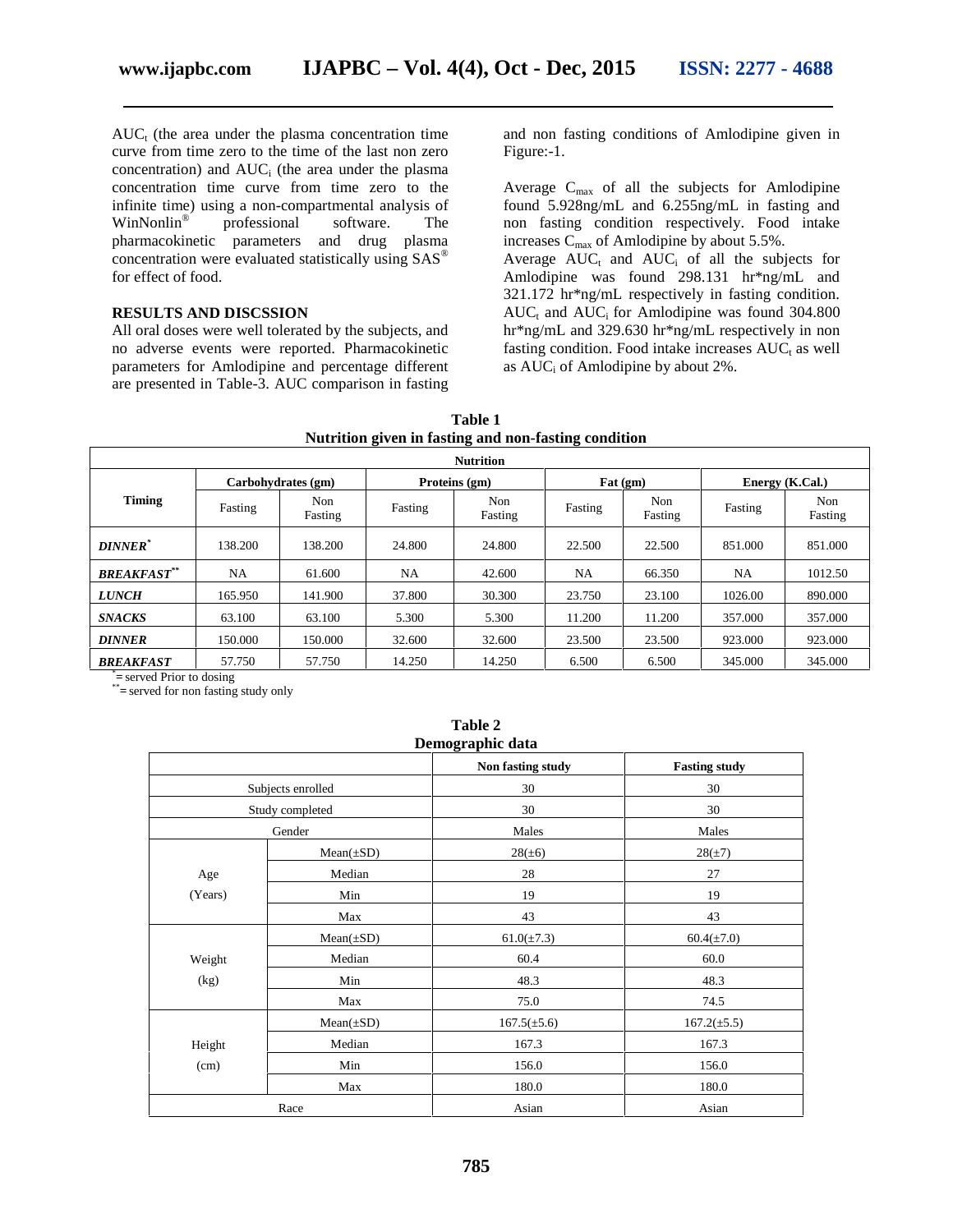| Statistical data of pharmacokinetics parameters of Amiodipine |      |                        |         |             |  |  |
|---------------------------------------------------------------|------|------------------------|---------|-------------|--|--|
|                                                               |      | Amlodipine $(n=30)$    |         |             |  |  |
| <b>Parameters</b>                                             |      | Non-fasting<br>Fasting |         | % Different |  |  |
|                                                               | Mean | 298.131                | 304.800 |             |  |  |
| $AUC_t$ (hr*ng/mL)                                            | Std  | 91.567                 | 78.636  | 2.2         |  |  |
|                                                               | Mean | 321.172                | 329.630 |             |  |  |
| $AUC_i$ (hr*ng/mL)                                            | Std  | 99.958                 | 87.214  | 2.6         |  |  |
|                                                               | Mean | 5.928                  | 6.255   |             |  |  |
| $C_{\text{max}}$ (ng/mL)                                      | Std  | 1.575                  | 1.337   | 5.5         |  |  |
|                                                               | Mean | 8.333                  | 7.533   |             |  |  |
| $T_{\text{max}}$ (hr)                                         | Std  | 1.583                  | 2.047   | 9.6         |  |  |
|                                                               | Mean | 0.017                  | 0.017   |             |  |  |
| Kel $(1/hr)$                                                  | Std  | 0.004                  | 0.003   | 0.0         |  |  |

**Table 3 Statistical data of pharmacokinetics parameters of Amlodipine**

n: Number of subjects enrolled, C<sub>max</sub>: Maximum plasma concentration, T<sub>max</sub>: Time to achieve maximum plasma concentration AUC<sub>i</sub>: (the area under the plasma concentration time curve from time, zero to the time of the last non zero concentration), AUC<sub>i</sub>: (the area under the plasma concentration time curve from time, zero to the infinity time), kel: Elimination constant

**Table 4 Statistical result on log transferred data of Amlodipine**

| Dependent             | Unit       | <b>NFGeoLSM</b> | FGeoLSM | Ratio % | CI90 Lower | CI90 Upper |  |
|-----------------------|------------|-----------------|---------|---------|------------|------------|--|
| $Ln(C_{max})$         | ng/mL      | 6.121           | 5.746   | 106.53  | 96.41      | 117.73     |  |
| Ln(AUC <sub>t</sub> ) | $hr*ng/mL$ | 296.367         | 285.235 | 103.90  | 92.59      | 116.60     |  |
| $Ln(AUC_i)$           | $hr*ng/mL$ | 319.633         | 306.685 | 104.22  | 92.45      | 117.50     |  |

NFGeoLSM= Non fasting geometric least square mean , FGeoLSM= Fasting geometric least square mean CI 90= Confidence interval at 90, Ln= Natural logarithm



**Figure 1 AUC comparison of Amlodipine in fasting and non fasting condition**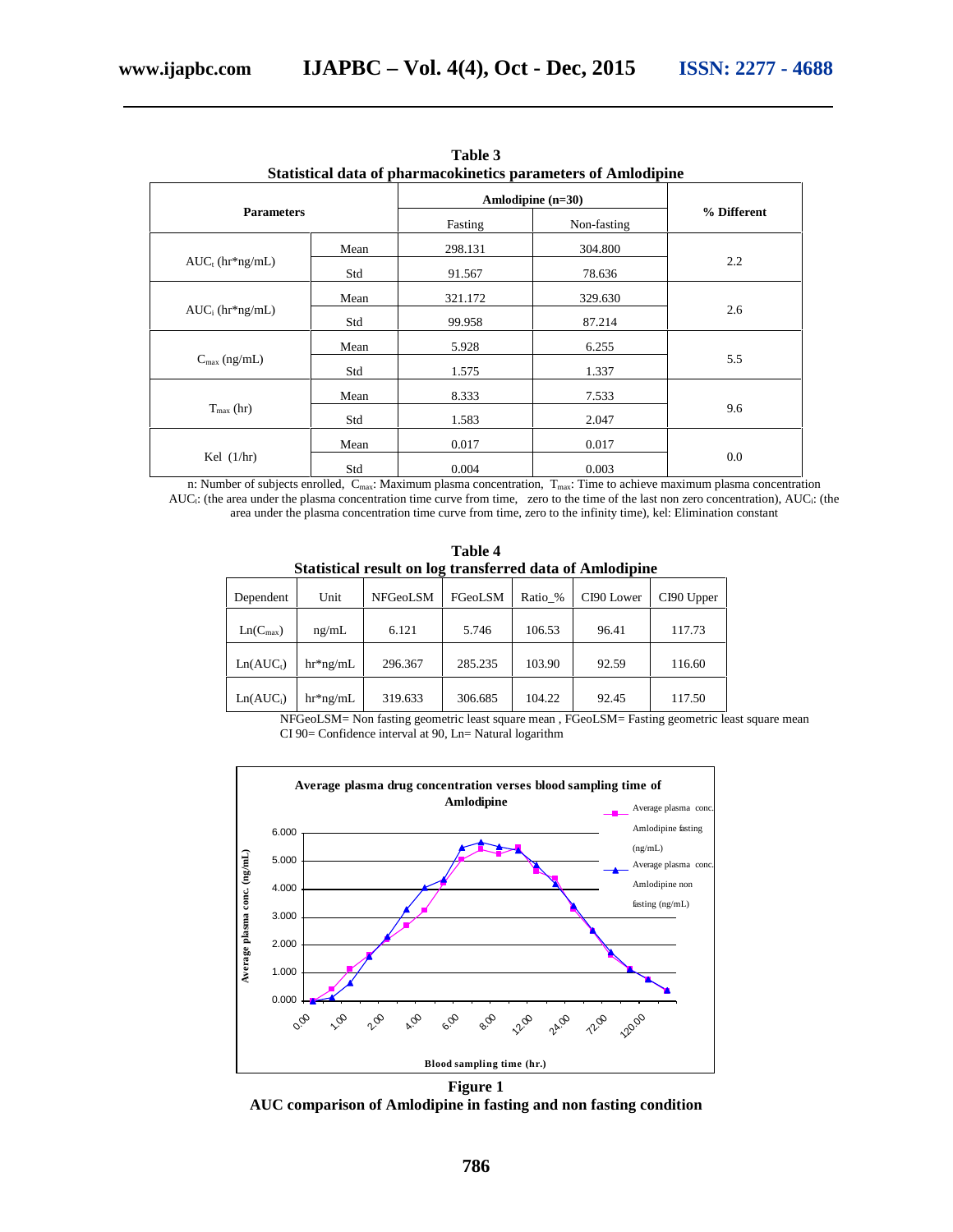Average  $T_{\text{max}}$  of all the subjects for Amlodipine in fasting condition were found 8.333 hr and in non fasting condition 7.533 hr. Food intake expedited  $T_{\text{max}}$  of Amlodipine by about 9.6%.

Average Elimination constant (kel) of all the subjects for Amlodipine in fasting and in non fasting condition found 0.017 hr. Elimination constant (kel) of Amlodipine remain unchanged in fasting and non fasting condition.

Results of 90% confidence interval of Amlodipine for  $C_{\text{max}}$ , AUC<sub>t</sub> and AUC<sub>i</sub> are within limit (80% to 125%). Ratio% of Geometric Least Square Means of non fasting to fasting for  $C_{\text{max}}$ , AUC<sub>t</sub> and AUC<sub>i</sub> found 106.53, 103.90 and 104.22 respectively. Table:-4 Statistical result on log transferred data of Amlodipine.

#### **CONCLUSION**

Most advance analytic technique high-performance, liquid chromatography (HPLC)-electrospray ionization tandem mass spectrometry (MS-MS) was used for quantification of Amlodipine in biological matrix. Use of advance technique gives more accurate results which help to study pharmacokinetics profile of Amlodipine in fasting and non fasting condition. Effect of food on pharmacokinetics parameters may or not clinically significant. [17-18] Constituents of food can change pharmacokinetics of drugs by many ways like delayed gastric emptying time, complexation of food constituents with drug, change in solubilisation of drug, alteration of hepatic blood flow and change of metabolism of drug by enzymes due to food effect.[19-22] Present research indicates Food intake increases  $C_{\text{max}}$  of Amlodipine by about 5.5%, increases  $AUC_t$  and  $AUC_i$  by about 2%, expedited  $T_{\text{max}}$  by about 9.6% and no change for kel.

For Amlodipine, it was found that 90% confidence interval (C I90) of  $C_{\text{max}}$ , AU $C_t$  and

AUC<sub>i</sub> within limit  $(80\% \text{ to } 125\%)$ . Hence, it can be said that no food effect was found for pharmacokinetics parameters  $C_{\text{max}}$ , AUC<sub>t</sub> and AUC<sub>i</sub> of Amlodipine, which indicates that the efficacy of Amlodipine is not affected by presence of food.

Thus, it can be concluded that the bioavailability of Amlodipine is not affected by the presence of food.

#### **ACKNOWLEDGEMENTS**

The authors are indebted to Mr. Vijay Patel, Executive Director, Cliantha Research Ltd., Ahmedabad for providing necessary facilities to carry out this work. We gratefully acknowledge Mr. Anshul Dogra HOD Bio-analytical department, Cliantha Research Ltd. for his continuous support,

motivation and assistance during the course of this research project.

#### **REFERENCES**

- 1. Burges RA, Dodd MG. Amlodipine. Cardiovasc Drug Rev. 1990;8(1):25-44.
- 2. Murdoch D, Heel RC. Amlodipine: a review of its pharmacodynamic and pharmacokinetic and therapeutic use in cardiovasculardisease. Drugs. 1991; 41(3):478- 505.
- 3. Meredith PA, Elliott HL. Clinical pharmacokinetics of Amlodipine. Clin Pharmacokinet. 1992;22(1):22-31.
- 4. Julius S. Amlodipine in hypertension: an overview of the clinical dossier. J Cardiovasc Pharmacol. 1988; 12(7):S27-33.
- 5. National Heart, Lung, and Blood Institute National High Blood Pressure Education Program. The sixth report of the Joint National Committee on Prevention, Detection, Evaluation, and Treatment of High Blood Pressure (JNC VI). Bethesda, MD: National Institutes of Health; 1997 Nov.(NIH publication No. 98-4080.)
- 6. Novartis Pharmaceuticals Corp. Exforge (Amlodipine and valsartan) tablets prescribing information. East Hanover, NJ; 2008 Jul.
- 7. Cushman W. C., "Are There Benefits to Specific Antihypertensive Drug Therapy?" American Journal of Hypertension, 2003;16(11):31S-35S.
- 8. Borghi C. and Cicero A. F., "Rationale for the Use of a Fixed-Dose Combination in the Management of Hypertension: Efficacy and Tolerability of Lercanidipine/Enalapril," Clinical Drug Investigation, 2010; 30(12): 843- 854.
- 9. Philipp T., Smith T. R., Glazer R., Wernsing M., Yen J., Jin J., et al., "Two Multicenter, 8- Week, Randomized, Double-Blind, Placebo- Controlled, Parallel-Group Studies Evaluating the Efficacy and Tolerability of Amlodipine and Valsartan in Combination and as Monotherapy in Adult Patients with Mild to Moderate Essential Hypertension, Clinical Therapeutics, 2007; 29(4): 563-580.
- 10. http://www.drugbank.ca/drugs/DB00678 (Losartan).
- 11. Ameta, "A Rapid and Sensitive Liquid Chromatography-Tandem Mass Spectrometry (LC-MS/MS) Method for the Estimation of Amlodipine in Human Plasma,"Biomedical Chromatography, 2007; 21(2): 169-175.